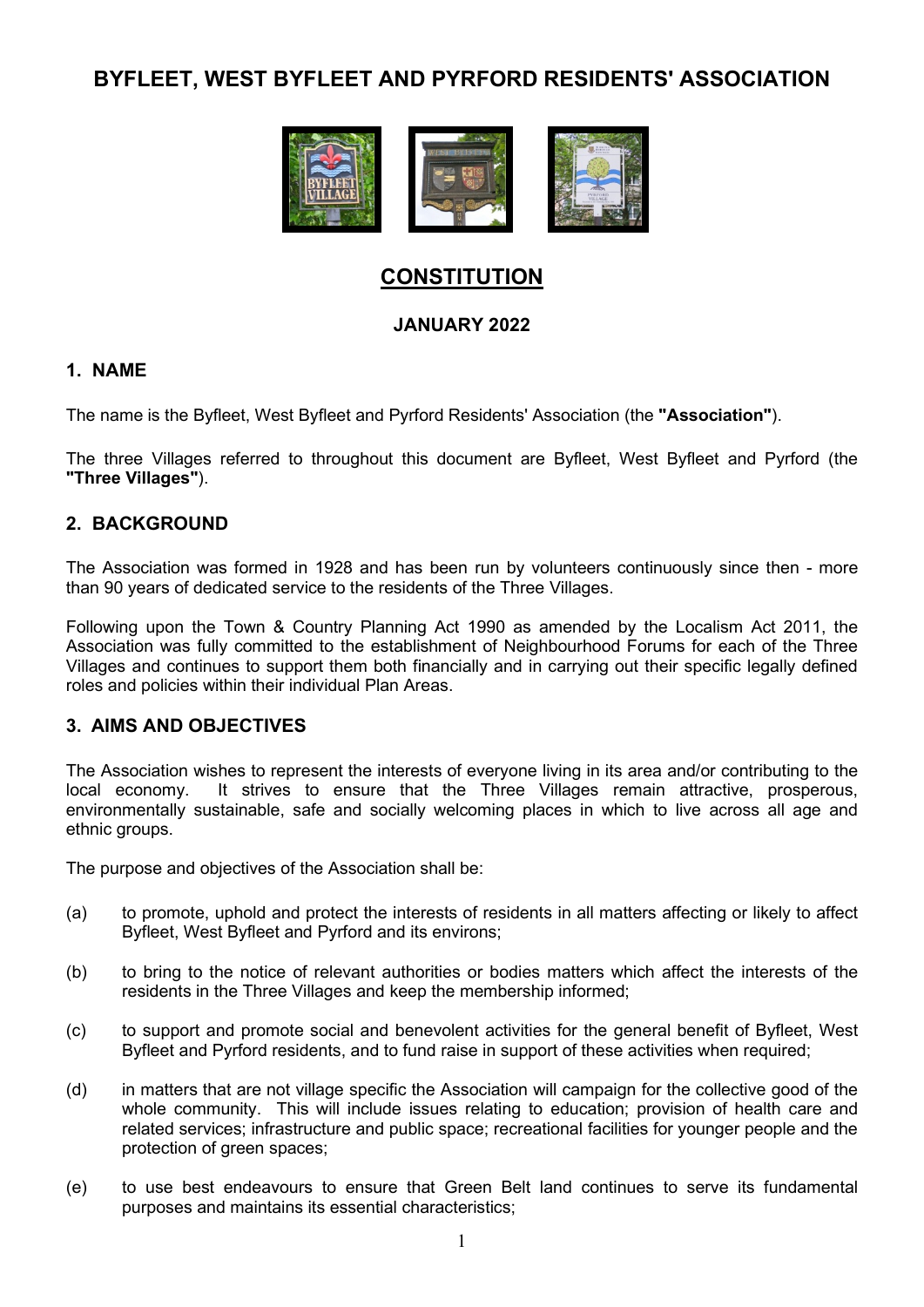- (f) to work to encourage investment and behaviour that will combat climate change, reduce carbon ` emissions, improve air quality, and address the many forms of pollution including noise, light and the discharge of untreated sewage.
- (g) to review planning applications submitted to Woking Borough Council and deciding, having consulted with Neighbourhood Forums, Councillors and reviewed precedents, whether we should lodge an objection. Where applications are approved then, if requested, liaising with relevant neighbours and using our reasonable endeavours to ensure compliance with planning conditions;
- (h) to promote and support the work of the Three Villages' Neighbourhood Forums created under the Localism Act 2011 in order to play a full role in longer term planning activities in their specific areas and defend the integrity of their Plans; and
- (i) to work with the Neighbourhood Forums in promoting the Three Villages as vibrant residential and business communities;

# 4. GENERAL

- (a) the Association shall not be affiliated to any political party;
- (b) the Association will operate without distinction or discrimination on the grounds of race, gender, disability, sexual orientation, or of political, religious or other beliefs; and
- (c) a member elected as a political representative to a Parish, Borough or County Council or as a Member of the UK Parliament may not hold office or serve on an Association committee unless as an ex officio member (see below).

#### 5. MEMBERSHIP

Membership of the Association shall be open to any person aged 16 years or over who resides or has a place of business in Byfleet, West Byfleet or Pyrford and/or is a residing family member of a household which has paid a subscription as required in accordance with this Constitution.

# 6. MEMBERSHIP SUBSCRIPTIONS

The annual subscription shall be such sum as has been agreed at the Annual General Meeting ("AGM") upon the recommendation of the Committee (as defined below). Annual subscriptions will be due on 1 January for the ensuing year and are non-refundable. Any increase in the subscription will be subject to a decision of members at the AGM again upon the recommendation of the Committee and shall apply from the following 1 January. Life membership shall be available at the discretion of the Committee.

The annual subscription is payable per household and within each household membership shall include all individuals as defined in paragraph 5 above.

Subscriptions will be used to:

- (a) support the activities of the Association as defined in the Aims and Objectives at paragraph 3 above;
- (b) provide financial support for Neighbourhood Forum basic operations upon adoption of their Plans when and if other sources of funding, if any, are inadequate. Basic operations will include room hire, printing and basic promotion of the Forum etc. but not any allowance for campaigns and projects unless such assistance is approved by the Committee; and
- (c) support good causes within the Three Villages.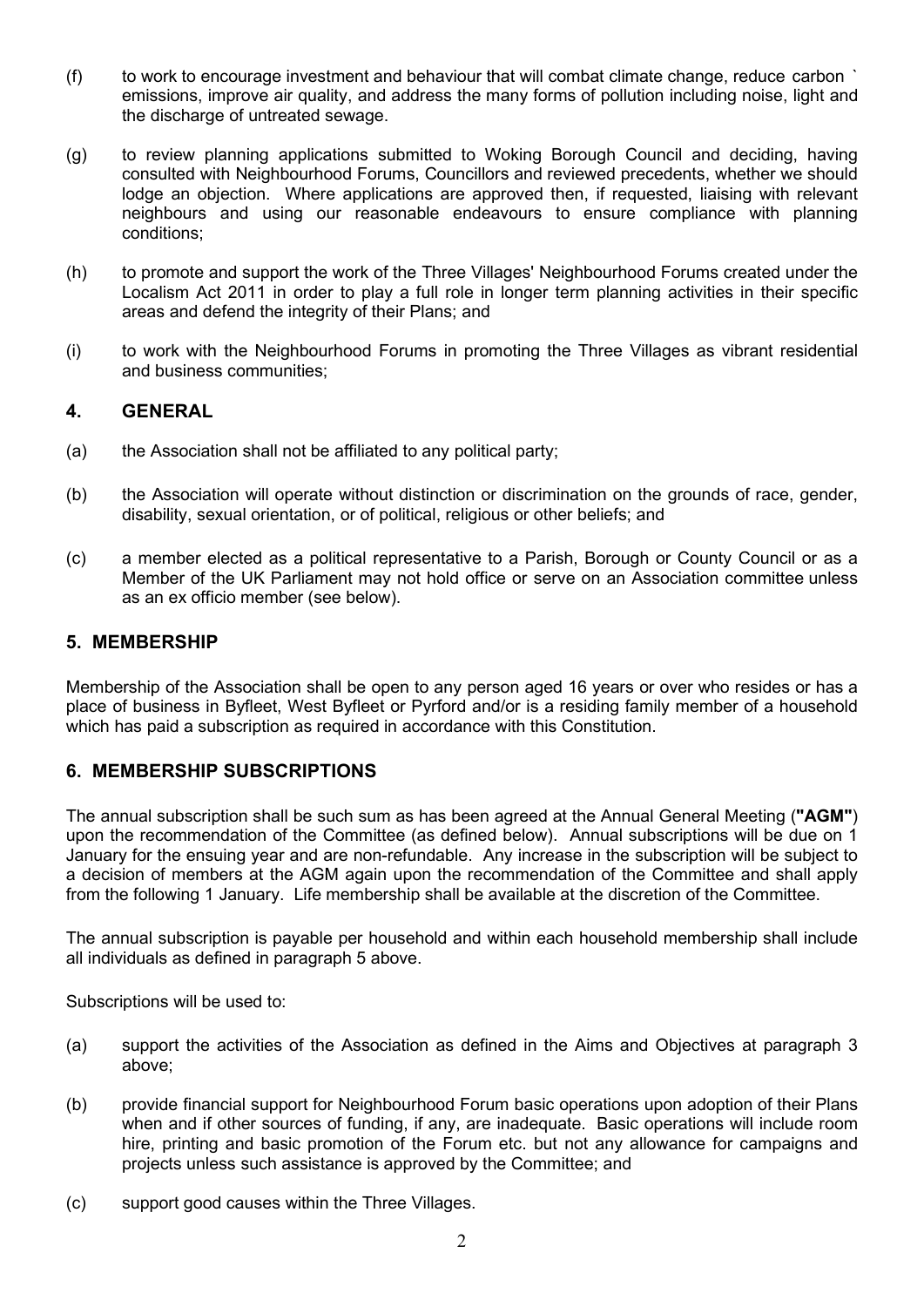Every member shall be entitled to:

- (d) Seek the opinion of, or assistance of the Association in matters affecting him/her as a resident of Byfleet, West Byfleet and Pyrford. Such opinion shall be of a general nature and is not to be considered or construed as professional expertise and is not given in any legal or professional capacity;
- (e) Have access to a copy of the Association's Newsletter ("The Resident"), as and when published (print copy and/or electronic), and also have access to members only sections of the Association website, that may be offered from time to time;
- (f) Attend Annual and Extraordinary General Meetings and to submit proposals in accordance with the Constitution and to vote at such meetings; and
- (g) Receive local news updates either through the members only section of the Association website and/or directly by email.

# 7. FRIENDS' MEMBERSHIP

Any person not resident in the Three Villages; any non-resident business and any person or business advertising in The Resident may request to become a member of the Association which will be at the discretion of the Committee and upon payment of the annual subscription. Such members will be nonvoting members.

# 8. CESSATION OF MEMBERSHIP

Any member whose subscription is in arrears by two years will cease to be a member of the Association. The Committee (as defined below) retains the right not to enforce this stipulation should in the opinion of the Committee exceptional circumstances exist.

Any member who uses the Association's name, directly or indirectly, to further their own or any other person's interests including business interests shall be deemed to be in breach of the Association's Constitution and will forfeit membership.

The Committee retains the right and the discretion to rescind membership.

#### 9. COMMITTEE

A committee (the "Committee") will be elected at each AGM to carry out the day to day administration of the Association. The Committee will comprise:

#### Officers (voting)

- **•** Chair
- Vice Chair
- **•** Secretary
- Treasurer
- Membership Secretary
- Planning Coordinator
- The Resident Editor
- Events Coordinator
- Advertising Manager
- **Environment Officer**
- Health and Wellbeing Officer
- Rights of Way Officer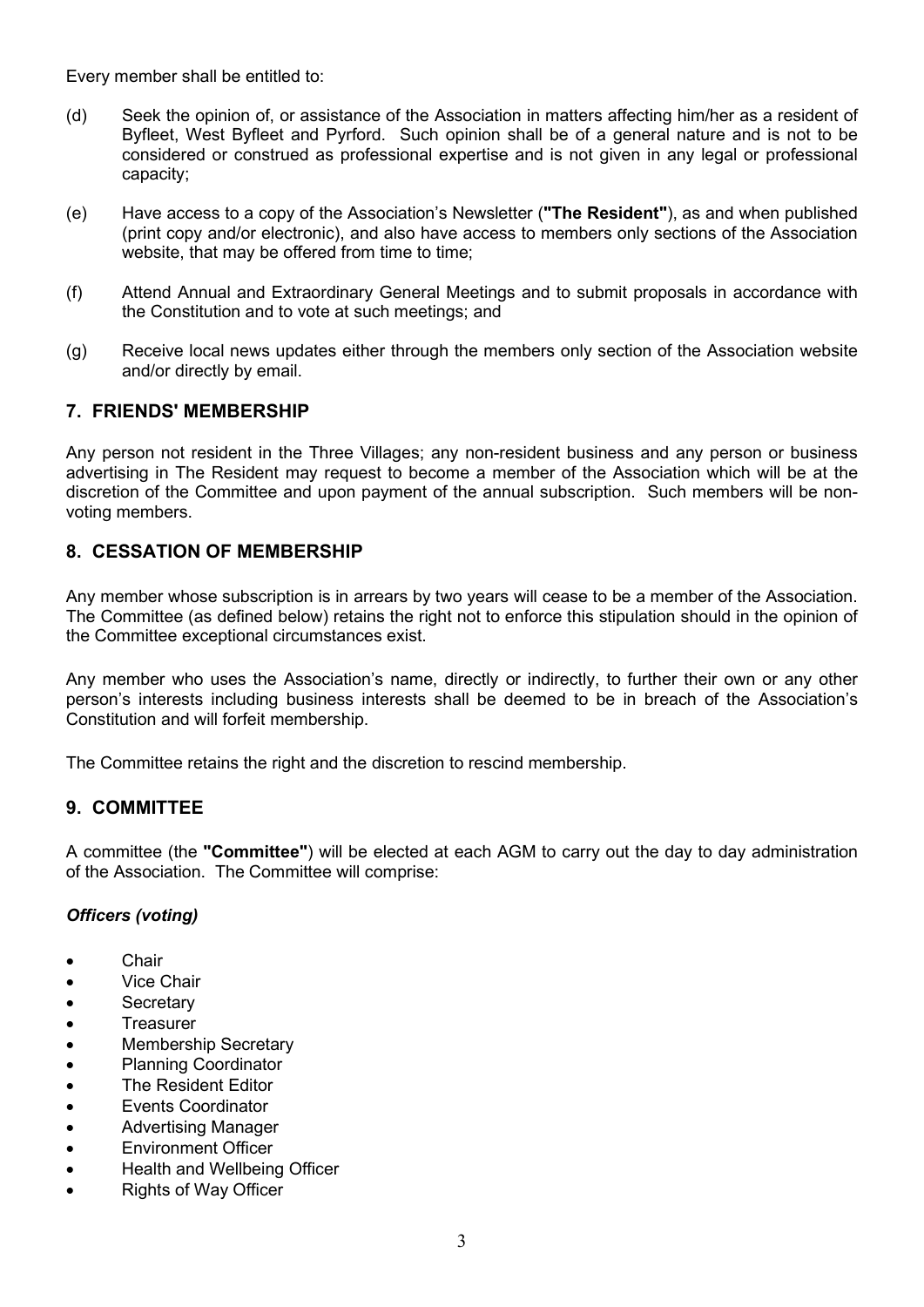- Byfleet Village Representative (alternate Byfleet Deputy Village Representative)
- West Byfleet Village Representative (alternate West Byfleet Deputy Village Representative)
- Pyrford Village Representative (alternate Pyrford Deputy Village Representative)

#### Non Specific Roles Committee Members(Voting)

In addition to Officers there may be up to three additional elected Committee Members (preferably but not necessarily one from each Village) who will count towards the quorum and shall have voting rights.

#### Officers (non-voting)

- Website
- Village Membership Officers for each Village

# Ex-Officio Officers (voting)

- Chair of Byfleet Residents' Neighbourhood Forum
- Chair of West Byfleet Neighbourhood Forum
- Chair of Pyrford Neighbourhood Forum

# Ex-Officio Officers (non-voting)

- Ward Woking Borough Councillors
- Division (The Byfleets and Woking South East) Surrey County Councillors

In the event of voting officer vacancies arising during the course of any one year between AGM's, the Committee may appoint temporary officers until the following AGM. Such Officers shall have voting rights and count towards a quorum.

Additional members may be co-opted onto the Committee. Others may be invited as guests whose expertise or interest would be of value to the Committee and the Association. Such additional members shall not have voting rights nor be included as constituting the number of members required for a quorum.

The Committee shall have the powers to appoint sub-committees in respect of business/activities which are within the interests of the Association, but do not need the attendance of the main Committee. At least one member of the Committee should sit on any sub-committee. Such sub-committees shall be responsible to the Committee and report on the progress of their activity at full Committee meetings. Rules and regulations of the Association shall apply to all sub-committees.

The Committee may engage and instruct professional and business advisers to assist in the furtherance of the Aims and Objectives of the Association and to research projects selected by the Association from time to time.

Officers are not individually empowered to commit the Association to any expenditure. Reasonable expenses incurred by a member of the Committee in carrying out authorised Committee duties will be refunded subject to the approval of the Chair. The Chair's expenses will be approved by the Committee. All other expenditure must be the result of a Committee decision.

The Secretary shall keep proper Minutes of all General (that is Annual General Meetings and/or Extraordinary General Meetings) and Committee meetings which will be recorded in an appropriate form. The Secretary shall convene an Annual General Meeting each year and such other meetings as may be required as provided by this Constitution. The Secretary shall prepare an annual report and circulate the minutes of the Annual General Meeting.

The Treasurer shall be responsible for all monies belonging to the Association and shall keep such monies in a bank account or building society account in the name of the Association except for retaining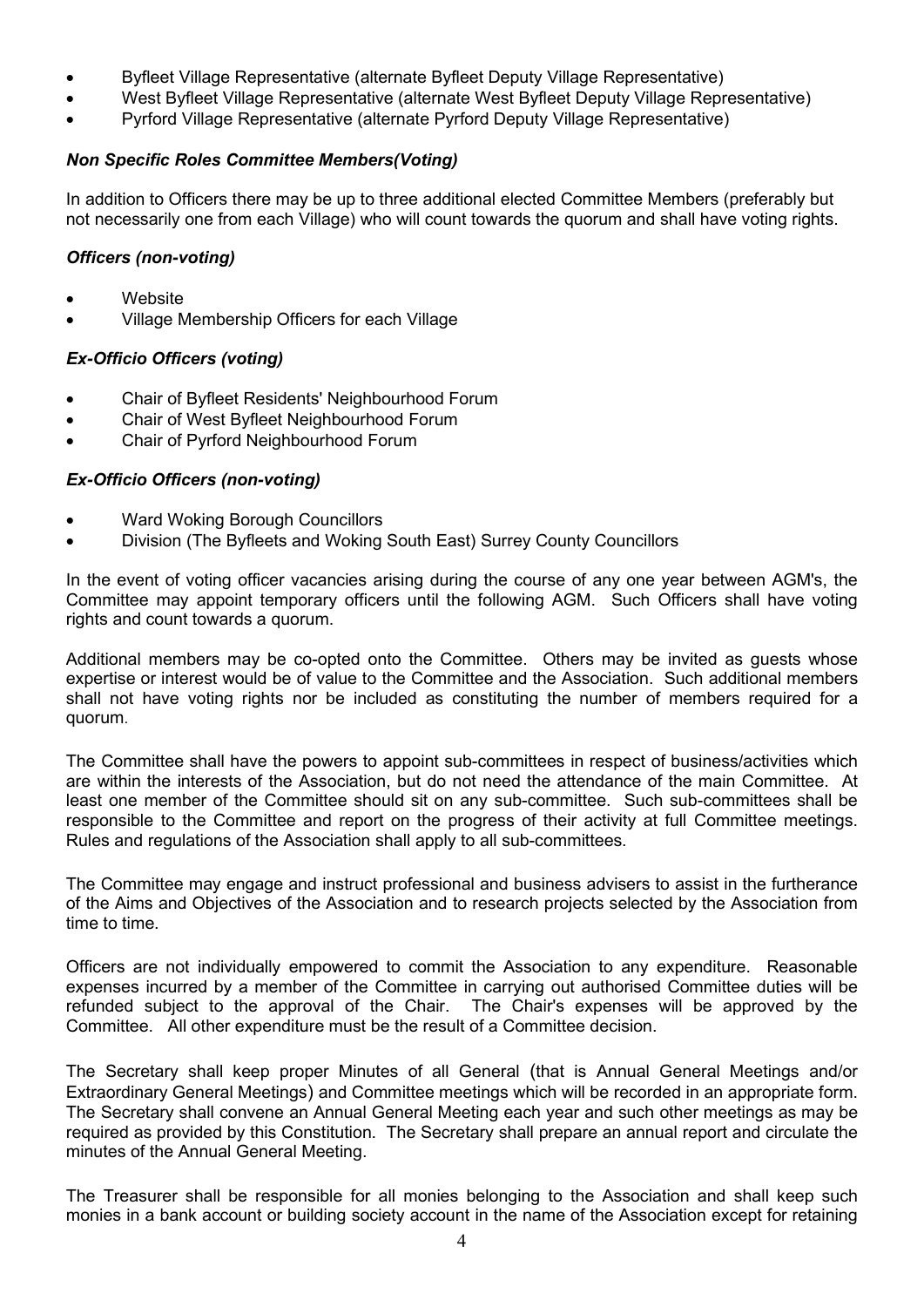an amount as necessary for general day to day expenses. All cheques drawn on these accounts shall require the signature of at least two Officers of the Association. The Treasurer shall keep proper books of account which shall be examined by an appropriately qualified independent examiner ("Honorary Examiner") at least once in every year and shall prepare a Statement of Financial Affairs for submission to and approval at the Annual General Meeting showing the Association's financial position at the end of the Association's financial year. The Statement of Financial Affairs should confirm compliance with the accounting guidance set out by the Charity Commission for England and Wales as applicable to Small Charities.

An up to date record of the membership of the Association shall be kept in an appropriate form by the Membership Secretary.

# 10. DUTIES OF OFFICERS

The Committee will agree on the roles and responsibilities of individual Officers to ensure a coordinated, efficient, and competent structure that supports our Aims and Objectives.

This will be a separate and stand alone document which will not form part of this Constitution.

# 11. INSURANCE

The Association shall effect and maintain a policy of insurance (the "Policy") to cover the liabilities (if any) of the Committee in the carrying out of their duties related to the Association apart from any fraud or wilful malpractice by any member of the Committee. The Policy terms and cover will be recommended to the Committee from time to time by an insurance professional.

The Secretary shall maintain a list of those members of the Committee and these names, as adjusted from time to time, shall as required be specified in the Policy. In the event of a proposed new member of the Committee, the Secretary shall notify the new member that on being appointed to the Committee they will be covered by the terms and conditions of the Policy.

#### 12. MEETINGS

#### (A) Committee Meetings

The administration and management of the Association shall be vested in the Committee which shall normally meet once a month (except during August and December at the discretion of the Committee).

At Committee meetings six voting Committee members shall form a quorum of whom no fewer than 4 should be residents living in the Three Villages and on the electoral role for Wards within the Three Villages. The Secretary will check at each meeting that a quorum is present.

The Chair (or other Committee member when acting as Chair) shall have a casting vote.

Any voting member of the Committee may appoint a fellow voting Committee Member as a voting alternate delegate (a "proxy") in the event of being unable to attend a Committee Meeting and on advising the Secretary prior to the meeting. A proxy so appointed will not count towards a quorum.

If a possible conflict of interest should arise, a Committee member (voting or non-voting) should declare this, and may be asked to take no part in the issue. In such matters the decision of the Chair will be final. The Chair has the authority to state that in his/her opinion a conflict of interest exists. Should the possible conflict of interest involve the Chair, then the Vice Chair will decide.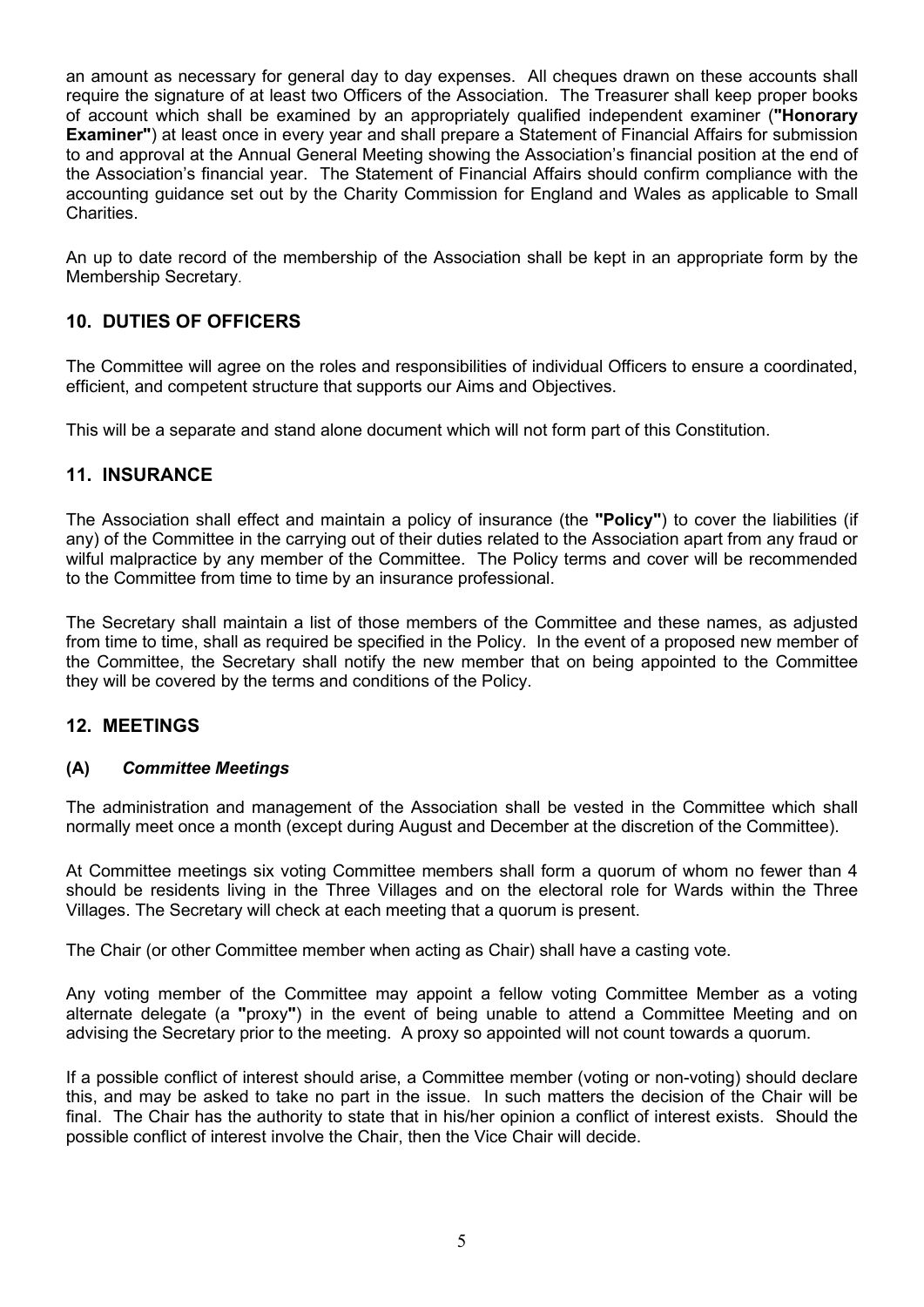# (B) Annual General Meetings

The AGM shall normally be held on or before 30th September each year or as close to that date as is practicable at which 21 members with a right to vote shall constitute a quorum. Notification of the date and place of the AGM will be given to members 21 days in advance, by being printed in The Resident Newsletter, email, public notice, website or other viable means of communication.

The Committee is granted the right under this Constitution to, in its sole discretion, postpone an AGM after the Notice of such meeting has been published.

At any AGM each member (as defined in this paragraph) present will have one vote (unless that person has in addition been appointed as a proxy). Only members who are aged 16 years and over and are residing in a household within the Three Villages which has paid a current subscription may vote at an AGM or grant a proxy. Where practicable, arrangements will be made to enable members unable to attend to appoint a proxy. Any such proxy so appointed should be a member as defined in this paragraph. Such proxy nominations should be delivered to the Secretary two days prior to the AGM. A proxy so appointed will not count towards a quorum.

Decisions at an AGM will be by simple majority vote of those attending including proxies.

The business of the AGM shall be to:

- (i) approve the minutes from the previous AGM;
- (ii) receive reports from Committee Officers including the Treasurer, the Membership Secretary, the Chair;
- (iii) receive and approve the Statement of Financial Affairs;
- (iv) appointment/reappointment of the Honorary Examiner;
- (v) receive reports from the Neighbourhood Forums;
- (vi) elect Officers and Committee Members; and
- (vii) consider and resolve any motions and proposals of which Notice has been given to the Secretary in writing not less than fourteen days prior to the AGM.

The Committee Officers and Committee Members, other than ex officio Officers, shall be elected annually at the AGM. Nominations for all Committee Officers and Committee Members should be sent to the Secretary in writing, giving the name of the nominee, the proposer and the seconder and bearing the signature of the nominee. These names will be received by the Committee for consideration at a Committee meeting and onward presentation at the AGM. All such persons are required to be members of the Association with current paid subscriptions. When two or more persons are nominated for the same post a vote will be held by a show of hands plus proxies.

The Chair (or other Committee member when acting as Chair) shall have a casting vote.

# (C) Extraordinary General Meetings ("EGM")

An EGM may be called to consider specific business by the decision of the Committee or at the request of 30 members of the Association with current paid subscriptions by applying to the Secretary in writing. Upon the receipt of such a request the Committee will organise an EGM within 45 days.

The Notice of the EGM and the resolution/s to be proposed will be sent to members at least 21 days prior to the meeting. No other business shall be conducted at such a meeting.

The Committee will decide in sending out the Notice whether the resolution/s are to be proposed as extraordinary resolutions. If that is their decision then the resolution/s to be passed will require a majority of not less than three-fourths of such members as, being entitled to do so, vote in person or by proxy.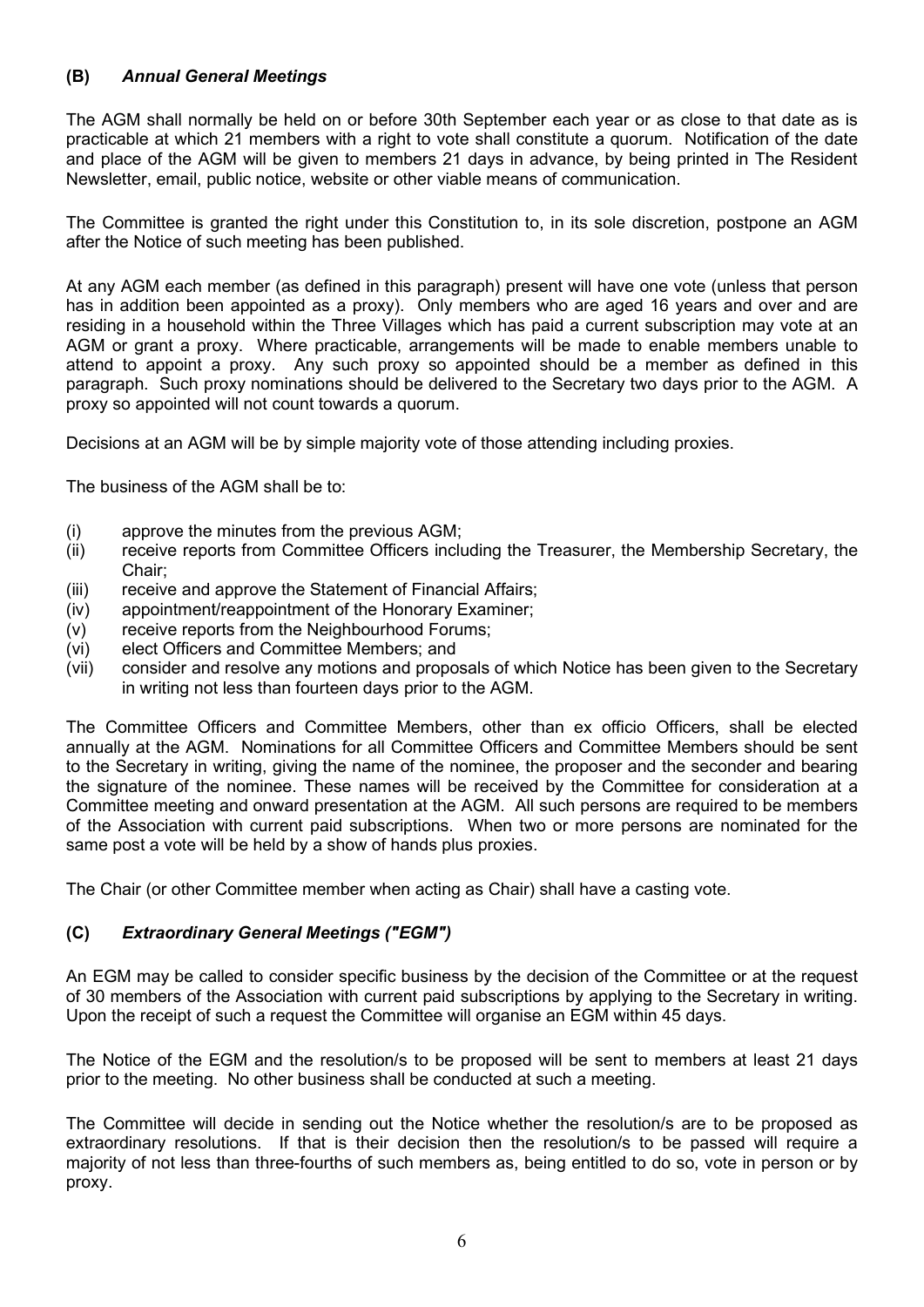The quorum for an EGM will be 35 members of the Association with current paid subscriptions.

At any EGM each member (as defined in this paragraph) present will have one vote (unless that person has in addition been appointed as a proxy). Only members who are aged 16 years and over and are residing in a household within the Three Villages which has paid a current subscription may vote at an EGM or grant a proxy. Where practicable, arrangements will be made to enable members unable to attend to appoint a proxy. Any such proxy so appointed should be a member as defined in this paragraph. Such proxy nominations should be delivered to the Secretary two days prior to the EGM. A proxy so appointed will not count towards a quorum.

The Chair (or other Committee member when acting as Chair) shall have a casting vote.

# (D) Electronic Meetings

At the discretion of the Committee:

- (i) Nothing in this Paragraph 12 is to be taken to preclude the holding and conducting of a meeting as described in (A), (B) and (C) above in such a way that members (as defined above) who are not present together at the same place may by electronic means attend and speak and vote at the meeting.
- (ii) A member will be able to exercise the right to speak at a General Meeting when that member is in a position to communicate to all those attending the meeting, and throughout the duration of the meeting, any information or opinions which that member has on the business of the meeting.
- (iii) A member is able to exercise the right to vote at a Committee/General Meeting when:
	- (a) that member is able to vote during the meeting on resolutions put to the vote at the meeting;
	- (b) that member's vote can be taken into account in determining whether or not such resolutions are passed at the same time as the votes of all the other members attending the meeting.
- (iv) The Committee may make whatever arrangements it considers appropriate to enable those electronically attending a General meeting to exercise their rights to speak and/or vote at it.

#### 13. CHANGE TO CONSTITUTION

Any proposal for an alteration to the Constitution of the Association must be notified to the Secretary not less than 30 days before the AGM or a specially convened EGM. Such amendments shall be circulated to the membership along with the notice of the AGM or the EGM.

The resolution to amend the Constitution will be proposed as an Ordinary Resolution. The decision will therefore be by simple majority vote of those attending including proxies.

The Chair (or other Committee member when acting as Chair) shall have a casting vote.

# 14. DISSOLUTION

The Association may be dissolved by decision of an EGM specifically called for that sole purpose in accordance with paragraph 12(C) above with the exception that the quorum will be 100 members of the Association with current paid subscriptions. Any such resolution proposing Dissolution will be an extraordinary resolution.